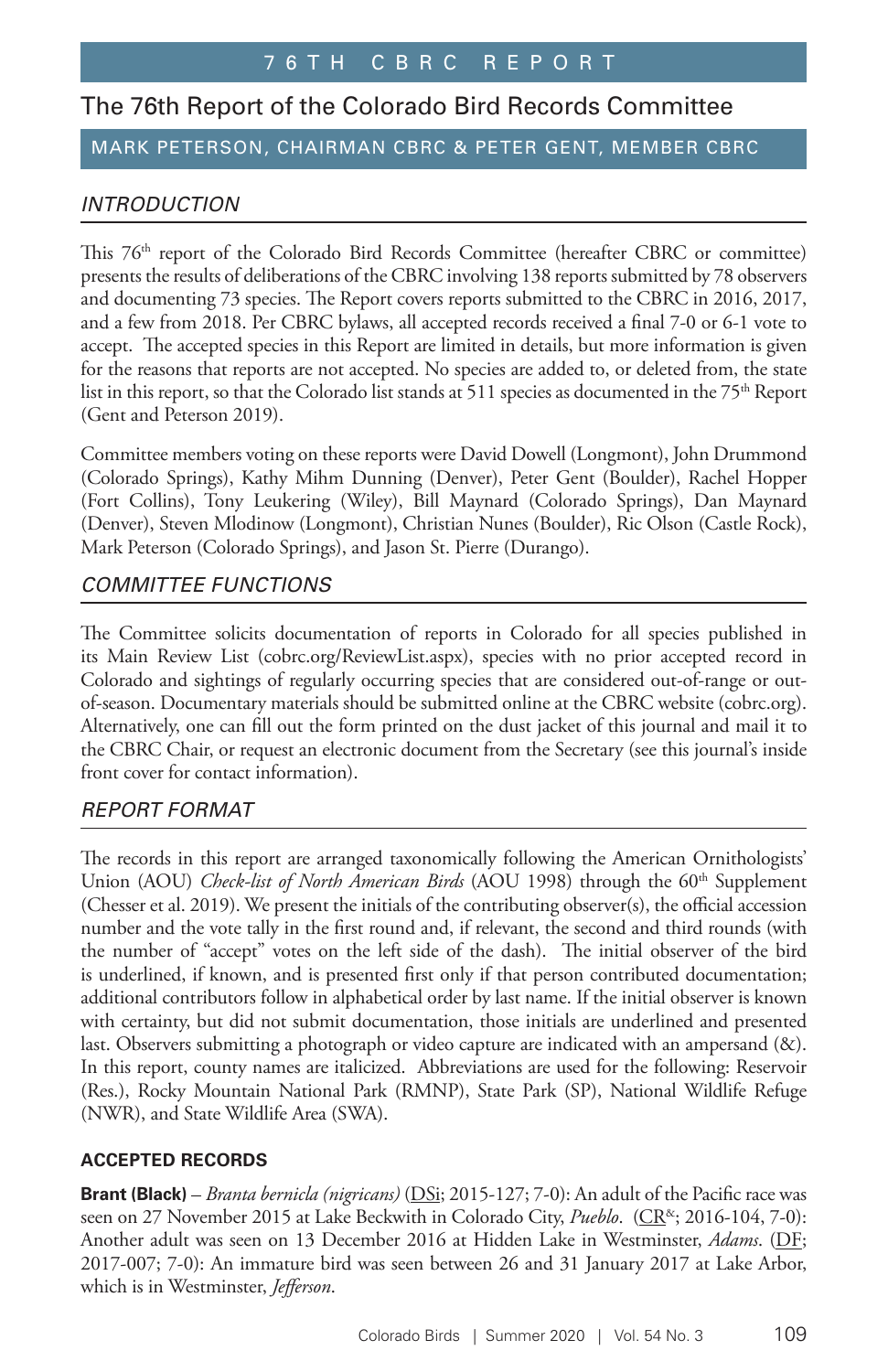

*Black Brant, Adams. 13 December 2016.* Photo by Chris Rurik.

**Tundra Swan** *– Cygnus columbianus* (KD&; 2016-107; 7-0): An adult and immature were seen between 18 December 2016 and 12 January 2017 a few miles northwest of Salida, *Chaffee.* 

**Eurasian Wigeon** – *Anas penelope* (*SMI<sup>x</sup>*; 2017-013; 7-0): An adult male was seen on 14 March 2017 at Stewart's Pond, which is just south of La Salle, *Weld*. (SMl; 2018-020; 7-0): Another adult male was seen on 27 October 2018 at Neenoshe Res., *Kiowa*.

**American Black Duck** – *Anas rubripes* (SMl; 2016-102; 7-0): A male was seen on 25 November 2016 at Woods Lake, which is near Severance, *Weld.* (SMI<sup>&</sup>; 2016-103; 7-0): Another male (just possibly the same individual) was seen on 4 December 2016 at Poudre Ponds, which is northwest of Greeley, *Weld*. (SMl; 2017-009; 7-0): A male was seen on 25 February 2017 at Woods Lake, which is a few miles east of Severance, *Weld*.

**Inca Dove** – *Columbina inca* ( $BM^{\alpha}$ ; 2015-122; 7-0): One was seen on 16 November 2015 in east Colorado Springs, *El Paso*.

**Black-billed Cuckoo** – *Coccyzus erythropthalmus* (KB; 2016-048; 7-0): A male in breeding plumage was seen on 9 July 2016 at Lake Dorothey SWA, *Las Animas*. (SMl; 2017-055; 7-0): An adult was seen on 10 September 2017 at Neeskah Res., which is just south of Neenoshe Res., *Kiowa*.

**Lesser Nighthawk** – *Chordeiles acutipennis* (CD, BW&; 2016-086; 7-0): Two birds were seen between 31 May and 17 June 2016 in Nucla, *Montrose*. This is a regular location for this species in western Colorado. (KMD<sup>&</sup>; 2017-022; 7-0): One was seen on 5 May 2017 at Van's Grove, which is at the northwest corner of John Martin Res., *Bent*.

**Rivoli's Hummingbird** – *Eugenes fulgens* (DBe<sup>&</sup>; 2016-042; 7-0): An immature bird was seen between 30 June and 2 July 2016 coming to a feeder in Livermore, which is northwest of Fort Collins, *Larimer*. (SL; 2016-090; 7-0): An adult female was seen on 28 August 2016 at Margaret's Pond, which is on W 104<sup>th</sup> Ave in Westminster, *Adams*.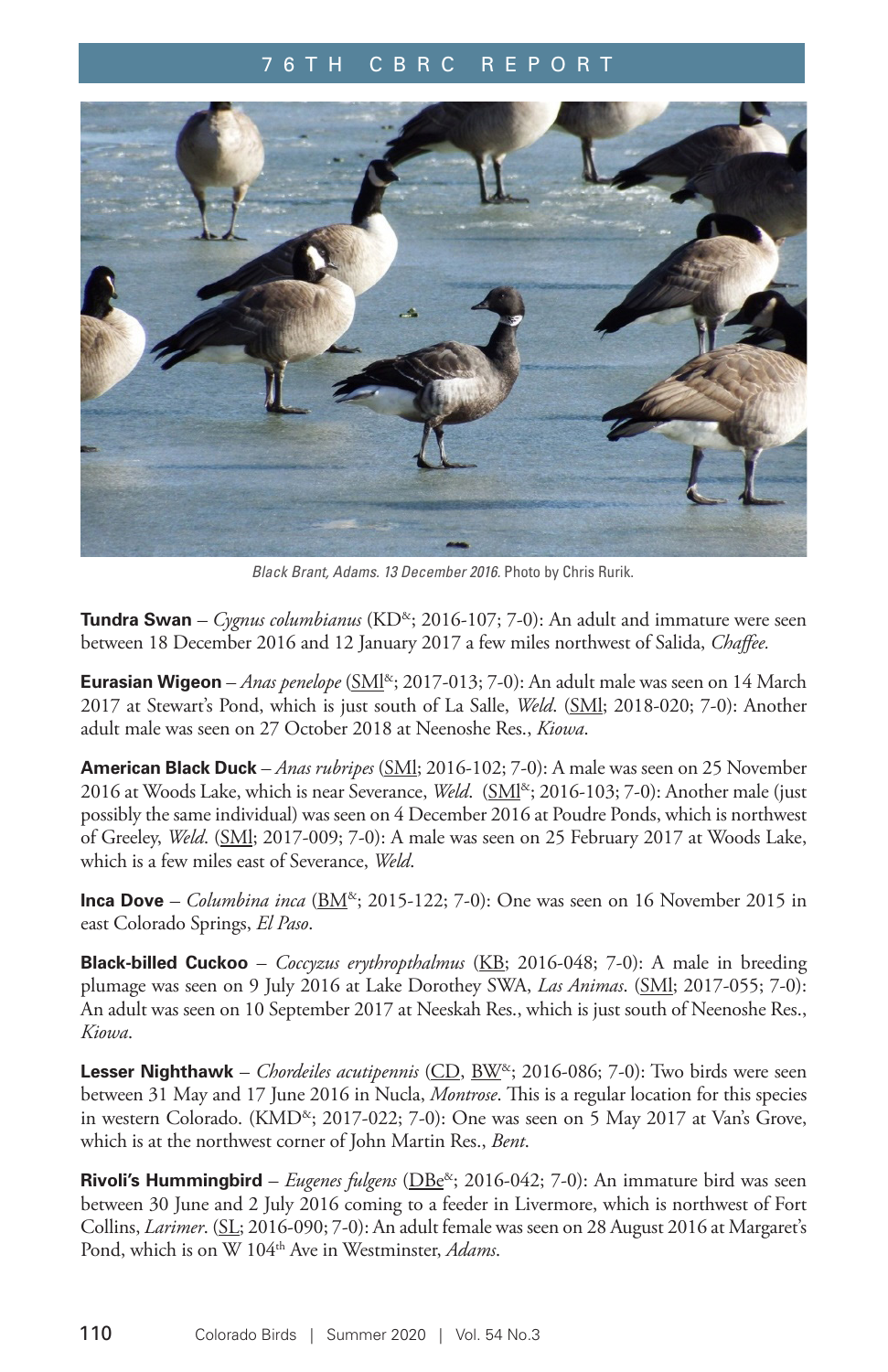**Ruby-throated Hummingbird** - *Archilochus colubris* (JSt<sup>&</sup>; 2015-103; 7-0): An immature male was seen on 27 and 28 September 2014 a few miles south of Lamar, *Prowers*. (DA<sup>&</sup>; 2015-129; 7-0): An adult male was seen 1-5 September 2014 coming to a feeder on Hwy 84 southwest of Florence, *Fremont*. (DSi; 2016-049; 6-1): A male was seen on 19 July 2016 near Colorado City, *Pueblo*. (AV<sup>&</sup>; 2016-074; 7-0): An adult male was very briefly seen on 14 September 2016 at a feeder in Las Animas, *Bent*. (TLe<sup>x</sup>; 2018-025; 7-0): Two immature birds were seen on 9 September 2018 coming to a feeder in Eads, *Kiowa*. (TLe; 2018-026; 6-1): Another immature bird was also seen on 9 September 2018 at the Plainview School east of Sheridan Lake, *Kiowa*. (SRi<sup>&</sup>; 2018-014; 7-0): An immature bird was seen on 24 October 2018 coming to a feeder in north Boulder, *Boulder*. (SMI<sup>&</sup>; 2018-027; 7-0): An adult female was seen on 4 September 2018 coming to a feeder in Holyoke, *Phillips*.

**Costa's Hummingbird** – *Calypte costae* (KMD<sup>&</sup>; 2014-183; 7-0): An adult female was captured and banded on 6 November 2014 and then seen again 16-17 November 2014 at a house in the Redlands area of Grand Junction, *Mesa*.

**Common Gallinule** – *Gallinula galeata* (DBa<sup>&</sup>; 2017-073; 7-0): A bird was seen on 9 December 2017 at a small pond just north of Standley Lake, *Jefferson.* 

**Piping Plover** *– Charadrius melodus* (RL; 2013-295; 6-1): An adult in breeding plumage was seen on 15 May 2013 in Holyoke, *Phillips.* 

Whimbrel – Numenius phaeopus (SF<sup>&</sup>; 2016-051; 7-0): An adult was seen on 20 July 2016 at the Blanca Wetlands, *Alamosa*. This is a very unusual species in the San Luis Valley.

**Hudsonian Godwit** – *Limosa haemastica* (SMl; 2016-059; 7-0): An adult in breeding plumage was seen on 16 May 2016 at Behren's Res., which is just southeast of La Salle, *Weld*.

**Red Knot** – *Calidris canutus* (SMI<sup>&</sup>; 2017-064; 7-0): An immature bird was seen on 7 October 2017 at Neeskah Res., which is just south of Neenoshe Res., *Kiowa*.

**Buff-breasted Sandpiper** – *Tryngites subruficollis* (*EH<sup>&</sup>*; 2006-500; 7-0): An immature bird was seen on 21 September 2006 at Barr Lake SP, *Adams*. (JM; 2016-067; 7-0): Another immature bird was seen on 11 September 2016 at Timnath Res., *Larimer*.

**American Woodcock** – *Scalopax minor* (TB<sup>&</sup>, RN<sup>&</sup>; 2015-139; 7-0): One was seen between 17 and 25 January 2015 at the Bobcat Ridge Natural Area, which is near Masonville, *Larimer*. Birds had spent much of the winter in this location the two previous years. (JSh, AB; 2015-125; 6-1): One was flushed several times on 21 November 2015 on the Colorado State University campus in Fort Collins, *Larimer*.



*American Woodcock, Larimer. 17 January 2015.* Photo by Tom Behnfield.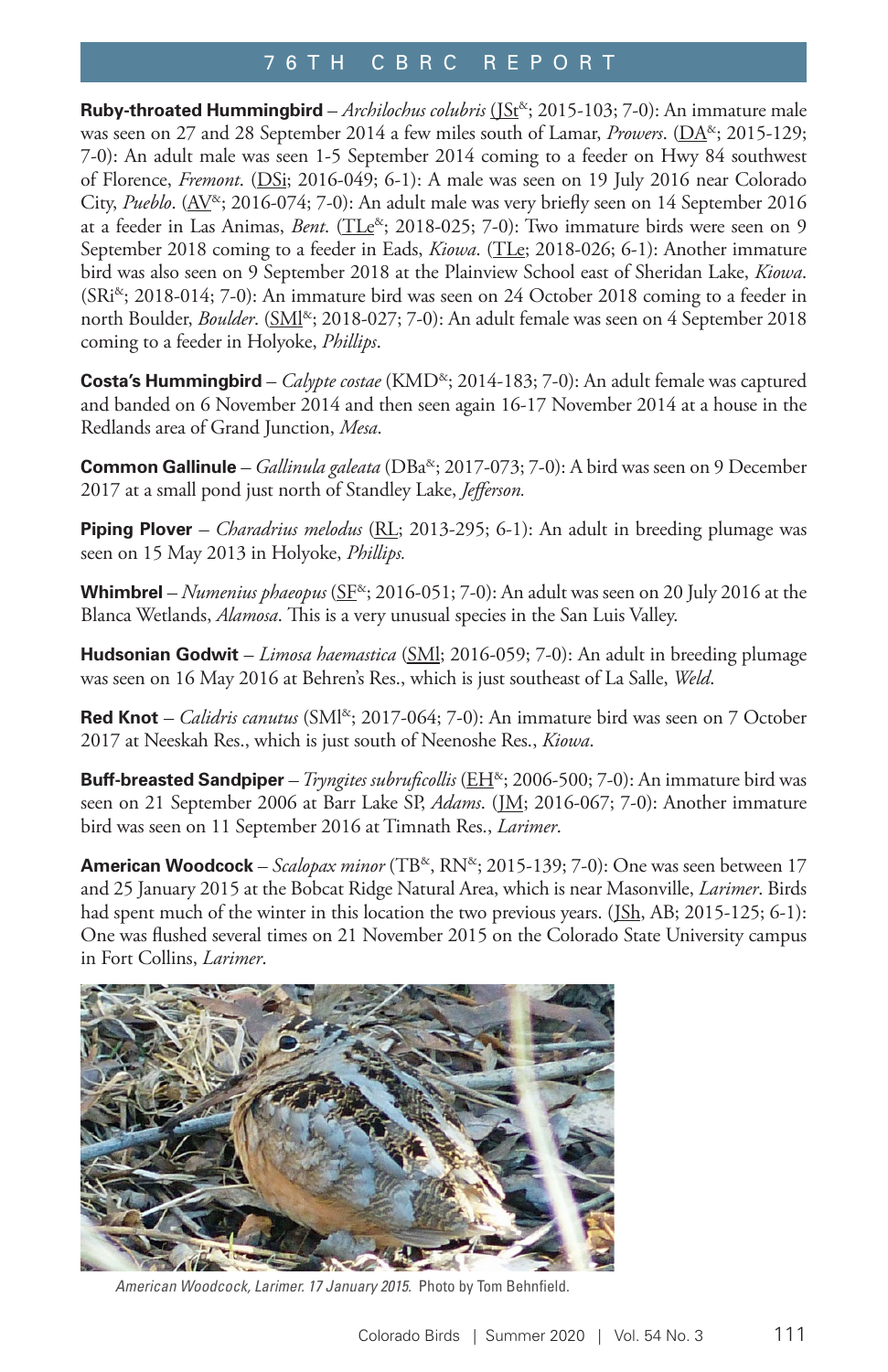**Pomarine Jaeger** *– Stercorarius pomarinus* (DL; 1996-500; 7-0): An immature bird was seen 25-30 November 1996 at Douglas Res., which is west of Wellington, *Larimer*. (SS<sup>\*</sup>; 2016-097; 5-2, 6-1): An adult was seen between 13 and 15 October 2016 at Chatfield SP, *Douglas/Jefferson*.

Parasitic Jaeger - Stercorarius parasiticus (CW; 2015-120; 7-0): A juvenile bird was seen on 3 October 2015 at Jackson Res., *Morgan*. (KMD<sup>&</sup>, DF; 2015-114): An adult was seen on 4 and 11 October 2015 also at Jackson Res., *Morgan*. (GW&; 2016-094; 7-0): A juvenile bird was seen on 15 September 2015 at Cherry Creek SP, *Arapahoe*. (B<sup>R</sup>; 2016-073; 7-0): An immature bird was seen on 9 September 2016 at Chatfield SP, *Douglas*. (DD<sup>&</sup>; 2016-076; 7-0): Three adults were seen between 17 and 21 September 2016 at Jumbo Res. *Logan/Sedgwick*. It is extremely unusual to see more than a single jaeger at the same time in Colorado.  $(SMI^{\&}$ ; 2017-069; 7-0): An immature bird was seen on 7 November 2017 at Windsor Lake, *Weld*. (AK<sup>&</sup>, BP<sup>&</sup>; 2018-023; 7-0): Another immature bird was seen on 20 September 2018 at Pueblo Res., *Pueblo*. (PB<sup>&</sup>,  $SMl^{\&}$ ; 2018-022; 7-0): An adult was seen between 6 and 8 October 2018 at Lagerman Res., which is near Niwot, *Boulder*.



Parasitic Jaeger, Boulder. 6 October 2018. Photo by Peter Burke.

**Long-tailed Jaeger** – Stercorarius longicaudus (SMI<sup>&</sup>; 2017-053; 7-0): An immature bird was seen on 26 August 2017 at Antero Res., *Park.* (KMD<sup>&</sup>; 2017-054; 7-0): Another differently plumaged immature bird was seen on 31 August also at Antero Res., *Park*. (BP<sup>&</sup>; 2018-024; 7-0): Another immature bird was seen on 20 September 2018 at Pueblo Res., *Pueblo*.

Little Gull *– Hydrocoloeus minutus* (NK; 2015-110; 6-1): An immature bird was seen on 3 October 2015 at Horseshoe Lake in Loveland, *Larimer*. (JKel<sup>&</sup>; 2016-066; 7-0): An immature bird was seen on 3 September 2016 at Chatfield SP, *Douglas*. (SMl; 2016-080; 7-0): Another immature bird was seen on 7 October 2016 at North Sterling SP, *Logan*. (SMI<sup>&</sup>; 2017-048; 7-0): Six immature birds were seen on 13 August 2017 at Neeskah Res., *Bent*, and several birds were seen at this location on subsequent days. This is an unprecedented number of this species to be seen at the same time in Colorado, as there are usually at most one or two reports per year in the state.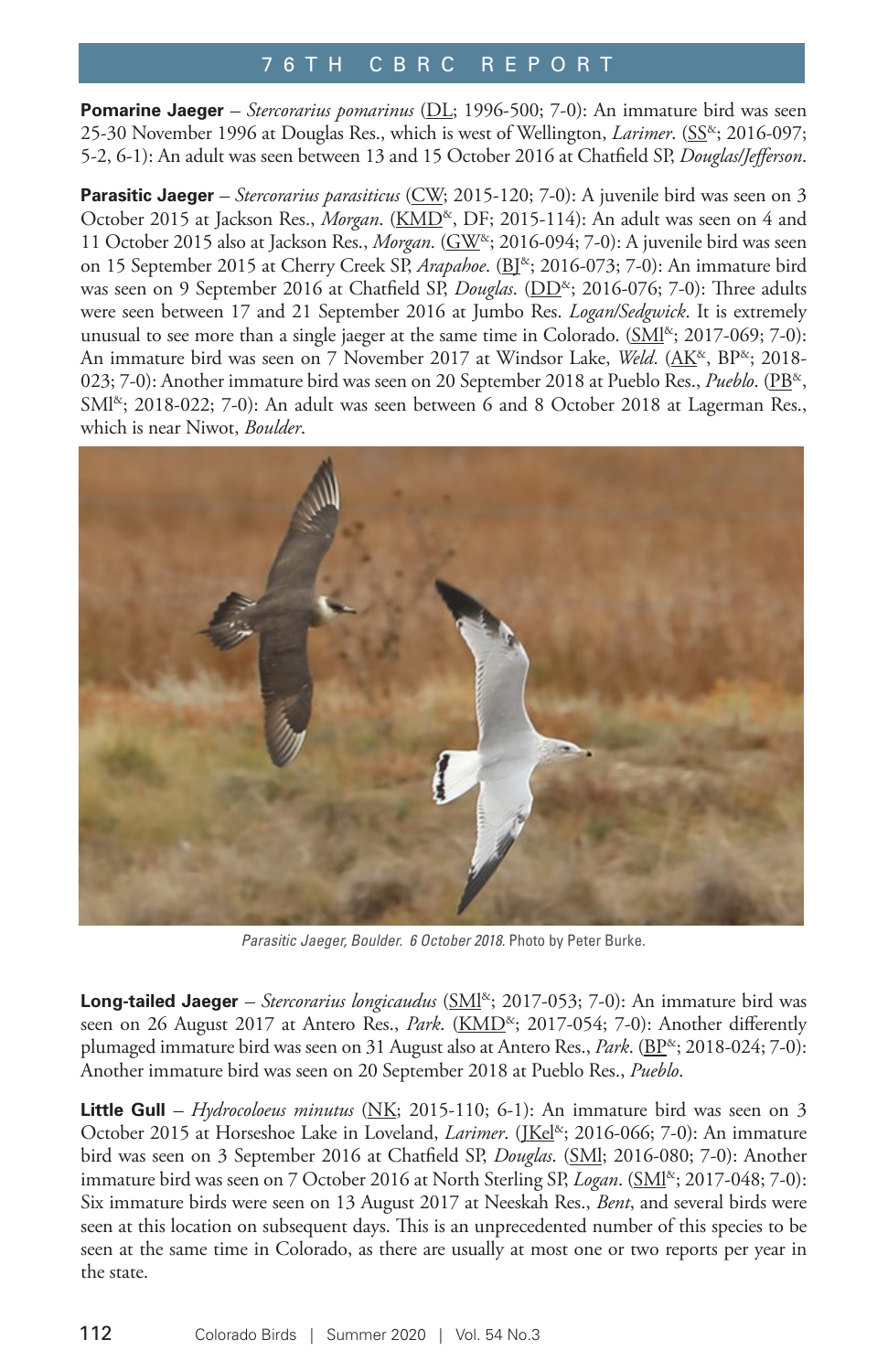**Laughing Gull** – *Leucophaeus atricilla* (SA; 2018-017; 6-1): An adult was seen on 15 October 2018 at Pastorius SWA, *La Plata*.

**Iceland Gull** – *Larus glaucoides* (DD, SMI<sup>&</sup>; 2016-056; 7-0): A bird of the Kumlien's race (not the Thayer's Gull race) was seen on 13 February 2016 at Windsor Lake, *Weld*.

**Glaucous-winged Gull** – *Larus glaucescens* (SMl; 2017-078; 6-1): An immature bird was seen on 15 January 2017 at Aurora Res., *Arapahoe*. (SMl; 2017-079; 6-1): A different immature individual was seen on 28 January 2017 also at Aurora Res., *Arapahoe*.

**Arctic Tern** – *Sterna paradisaea* (GW&, TB&, BC&, VR&, SS&; 2015-108; 7-0): An immature bird was seen on 2-4 October 2016 at Chatfield SP, *Douglas/Jefferson*. (SMI<sup>&</sup>; 2016-063; 7-0): Two adults in breeding plumage were seen on 26 May 2016 at a pond on Packer Lane southeast of US Hwy 285 between Como and Jefferson, *Park*. (SMl; 2017-033; 7-0): An adult was seen on 27 May 2017 at Union Res., which is just northeast of Longmont, *Weld.* (DD<sup>&</sup>, SMl; 2017-067; 7-0): An adult was seen on 17 October 2017 also at Union Res., *Weld*.

**Red-throated Loon** – *Gavia stellata* (MHe<sup>x</sup>; 2016-046; 7-0): An immature bird was seen between 17 and 30 March 2016 at Highline Lake SP, *Mesa.* 

**Pacific Loon** *– Gavia pacifica* (RL; 2016-099; 7-0) An immature bird was seen on 28 October 2018 at Reudi Res., which is near Meredith, *Pitkin*.

**Yellow-billed Loon** – *Gavia adamsii* (RB; 2018-018; 6-1): An adult was seen on 30 September 2018 on the Blue River inlet at Dillon Res., *Summit*.

**Neotropic Cormorant** – *Phalacrocorax brasilianus* (SMl; 2016-057; 6-1): An adult in nonbreeding plumage was seen on 18 April 2016 at Lower Latham Res, *Weld*. (SMI<sup>&</sup>; 2017-014; 6-1): An immature bird was seen on 4 April 2017 at the Firestone Gravel Pits, *Weld*.

**Tricolored Heron** *– Egretta tricolor* (RL; 2011-501; 6-1): An adult in breeding plumage was seen on 13 May 2011 at Chatfield State Park, *Douglas*. (JSi<sup>&</sup>, AB<sup>&</sup>, PG<sup>&</sup>, DSh<sup>&</sup>; 2015-111; 7-0): An immature bird was seen on 11 October 2015 at Cottonwood Marsh, which is east of Boulder, *Boulder*. (SM<sup><sup>&</sup>; 2016-079; 7-0): An adult was seen between 25 and 28 September 2016 at</sup> Walden Res., *Jackson*.

**Yellow-crowned Night-Heron** – *Nyctanassa violacea* (SMl; 2016-070; 7-0): An immature bird was seen on 12 September 2016 at Baxter Lake, which is a few miles southeast of Berthoud, *Weld*.  $(KMD^{\&}; 2017-032; 7-0)$ : An adult was seen on 26 May 2017 at Stalker Lake, which is a little west of Wray, *Yuma*. (KMD<sup>&</sup>; 2017-056; 7-0): Another adult (possibly the same bird) was seen on 15 September 2017 also at Stalker Lake, *Yuma*.

**White Ibis** – *Eudocimus albus* (ZS<sup>&</sup>, CA, PG<sup>&</sup>, GM<sup>&</sup>, MM-L<sup>&</sup>, DF<sup>&</sup>; 2107-044; 7-0): An adult was seen between 18 and 24 June 2017 at Lowell Ponds SWA, which is east of Arvada, *Adams*.



*White Ibis, Adams, 18 June 2017.* Photo by Zachary Schiff.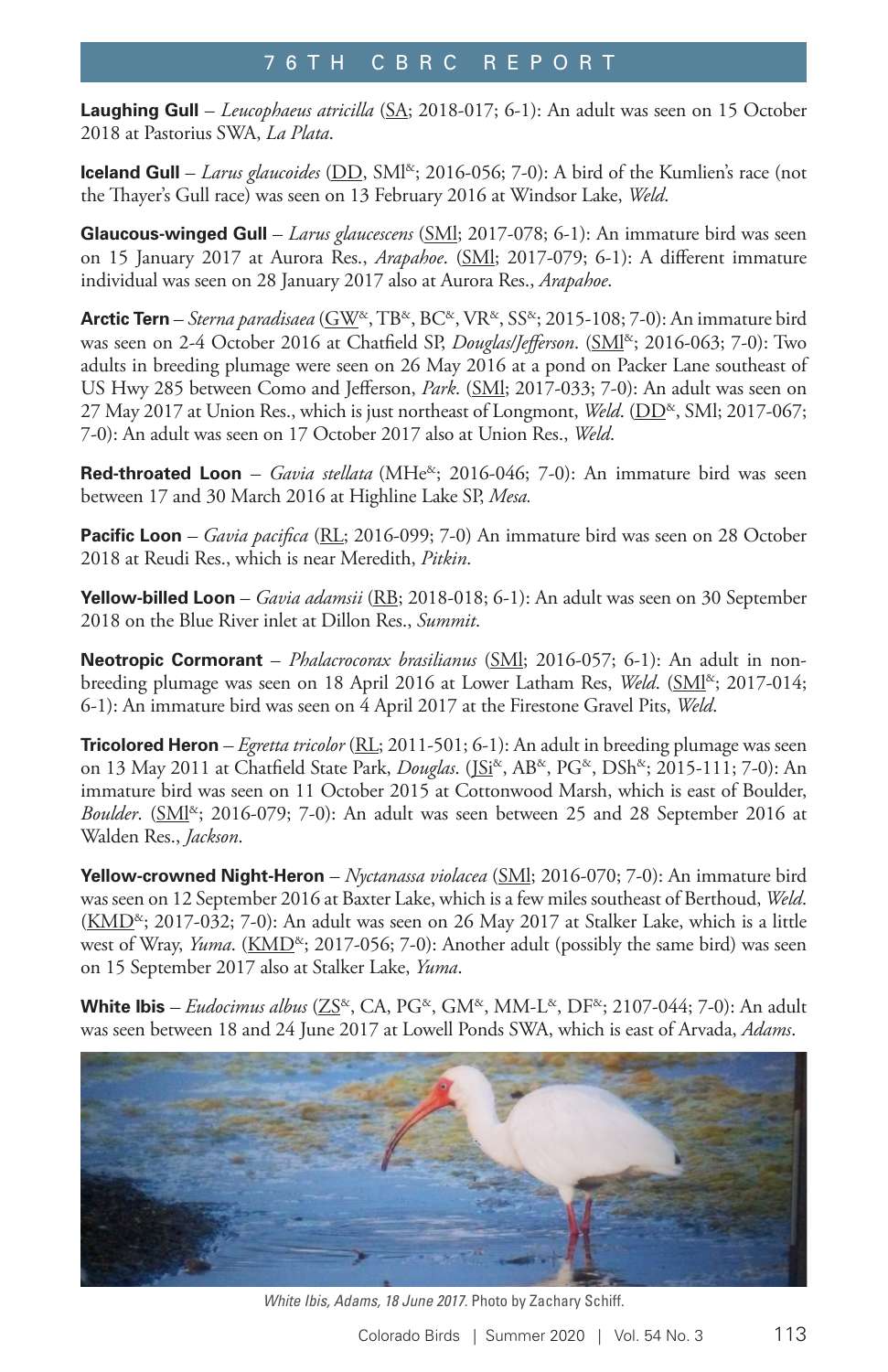**Swallow-tailed Kite** – *Elanoides forficatus* (JD<sup>&</sup>, BM<sup>&</sup>; 2017-050; 7-0): An immature bird was seen for a few days centered on 23 August 2017 in Lamar, *Prowers*. This is the first time this species has stayed put over a few days, and seen by many birders in Colorado.



*Swallow-tailed Kite, Prowers. 23 August 2017.*  Photo by Bill Maynard.



*Zone-tailed Hawk with Turkey Vulture. 28 April 2018.*  Photo by Robert Raker.

**Mississippi Kite** *– Ictinia mississippiensis* (CD, BW&; 2004-500; 7-0): An immature bird was seen on 19 June 2004 at the home of George Steele in Norwood, *Montrose*. (BW<sup>&</sup>, CD; 2005-500; 7-0): Another immature bird was seen the next summer on 5 June 2005 in Nucla, *Montrose*. This species is very rare on the West Slope of Colorado.

**Zone-tailed Hawk** – *Buteo albonotatus* (JKl<sup>&</sup>; 2018-044; 7-0): An adult was seen on 28 April 2018 at Chatfield SP, *Douglas*. (KMD<sup>&</sup>; BM<sup>&</sup>; 2018-064; 7-0): An immature bird was seen between 4 and 13 August 2018 along Higbee Road at Vogel Canyon, *Otero*. This is the first sighting of this species in Colorado where the bird was seen over several days and many birders got to see the bird.

**Acorn Woodpecker** – *Melanerpes formicivorus* ( $\text{MW}^{\alpha}$ , DD<sup> $\alpha$ </sup>; 2015-133; 7-0): An adult female was seen between 18 December 2015 and 1 January 2016 in the Willow Circle neighborhood of south Colorado Springs, *El Paso*. This bird spent the entire winter in this area, and had been seen in the same area during the previous three winters.

**Crested Caracara** – *Caracara cheriway* ( $\frac{P}{W^{\alpha}}$ ; 2017-051; 7-0): One was seen on 24 August 2017 along the High Line Canal just south of Chatfield Res., *Douglas*. (JB<sup>&</sup>; 2017-052; 7-0): A presumed different individual was seen the next day on 25 August 2017 at the 1<sup>st</sup> Creek Denver Open Space, which is near the southeast corner of Rocky Mountain Arsenal NWR, *Denver*.

Gyrfalcon – *Falco rusticolus* ( $AB^{\alpha}$ , PH<sup> $\alpha$ </sup>; 2018-077; 7-0): An immature male was seen between 3 December 2018 and 2 January 2019, and probably well into early 2019, south of the Larimer County landfill in southwest Fort Collins, *Larimer*.

**Eastern Wood-Pewee** – *Contopus virens* (*SMI<sup>&</sup>*; 2015-097; 7-0): An adult male was seen on 19 July 2015 at the Tamarack Ranch SWA, *Logan*. (NK; 2015-109; 6-1): A bird was seen and recorded on 3 October 2015 in Fort Collins, *Larimer*. (SMl; 2106-081; 7-0): An adult male was seen on 18 May 2016 in the north part of Chico Basin Ranch, *El Paso*. (SMI<sup>&</sup>; 2016-087, 2016-088; 6-1): Two different adult males were seen on 3 June 2016 at Tamarack Ranch SWA, *Logan.* ( $CT^{\&}$ ; 2017-043; 6-1): An adult male was seen on 10 and 11 June 2017 at Tamarack Ranch SWA, *Logan*.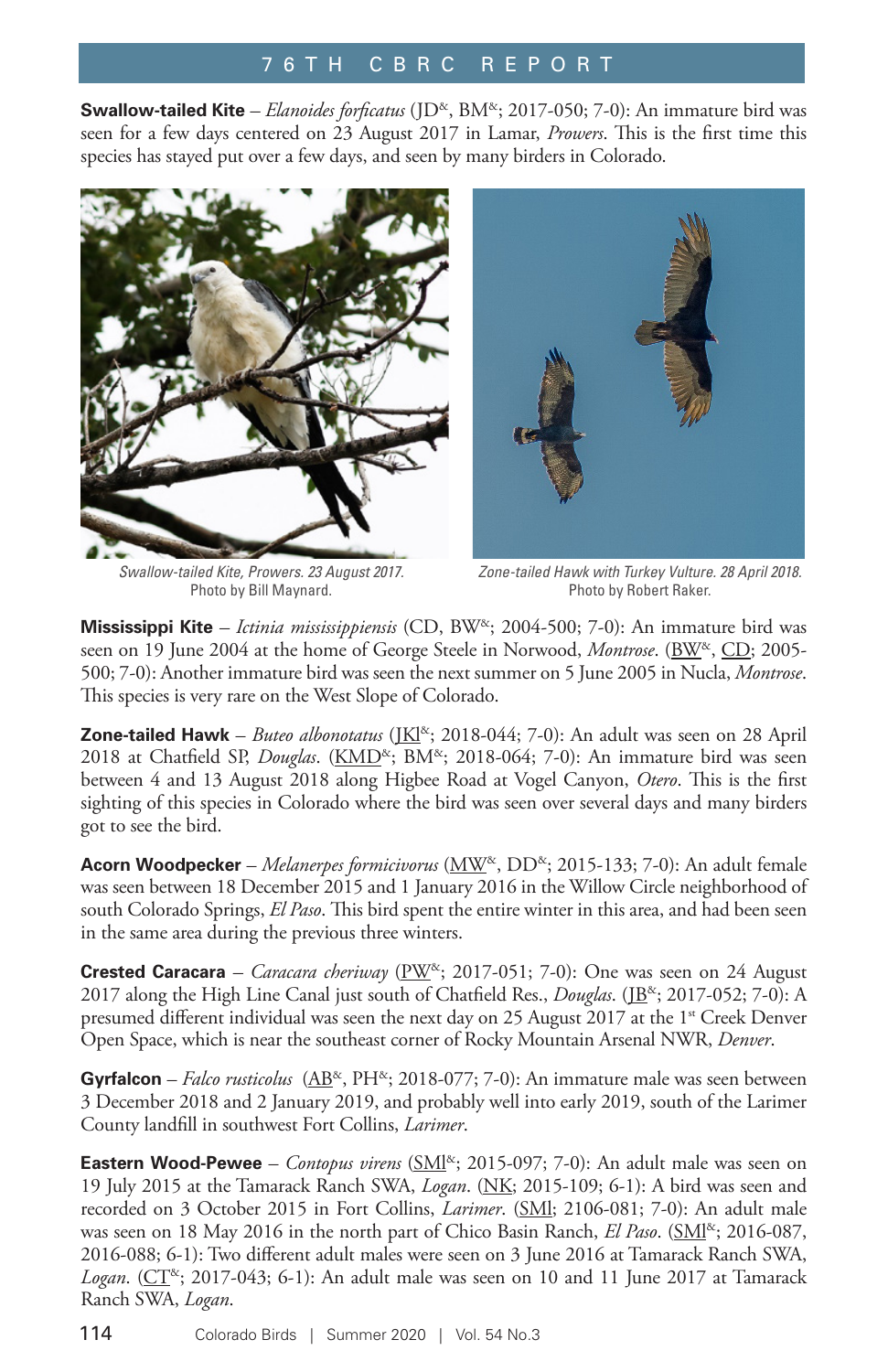

*Crested Caracara, Denver. 25 August 2017.* Photo by John Breitsch.



*Sprague's Pipit, Larimer. 14 October 2015.* Photo by Rachel Hopper.

**Yellow-bellied Flycatcher** – *Empidonax flaviventris* (BM&; 2017-058; 7-0): One was banded on 20 September 2017 in the north part of Chico Basin Ranch, *El Paso*.

**Gray Flycatcher** *– Empidonax wrightii* (NM&; 2017-061; 7-0): One was seen on 25 September 2017 at the Rocky Mountain NWR*, Adams.* 

**Eastern Phoebe** *– Sayornis phoebe* (CD, BW; 2015-119; 7-0): A bird was seen on 13 October 2015 in Nucla, *Montrose*, for a very rare West Slope record.

**Scissor-tailed Flycatcher** – *Tyrannus forficatus* (JKen; 2017-019; 7-0): An adult male was seen on 26 April 2017 at Beebe Draw, *Weld*.

Philadelphia Vireo - Vireo philadelphicus (CR<sup>&</sup>, JDR<sup>&</sup>; 2015-105; 7-0): A bird was seen on 23 September 2015 in Cheesman Park in Denver, *Denver*. (GW<sup>&</sup>; 2016-095; 7-0): A bird was seen on 21-23 September 2016 on Hwy 57 near the Kansas border, *Kit Carson*. (GW<sup>&</sup>; 2016-096; 7-0): Another bird was seen on 28 September 2016 in Flagler, which is also in *Kit Carson*.

**Pacific Wren** – *Troglodytes pacificus* (KMD<sup>&</sup>; 2016-050; 7-0): One was seen on 4 July 2016 at Calypso Cascades in the Wild Basin area of Rocky Mountain NP, *Boulder*. A Pacific Wren was also seen at this location the previous summer.  $(KMD^{\alpha}; 2017-046; 7-0)$ : Two birds were seen on 14 July 2017 also at Calypso Cascades in Wild Basin, *Boulder*. (NG<sup>&</sup>, BM<sup>&</sup>; 2017-059; 7-0): An immature bird was banded on 23 September 2017 in the north part of Chico Basin Ranch, *El Paso*. (SMl; 2017-060; 7-0): One

was seen on 23 September 2017 at the Brett Gray Ranch, which is southwest of Punkin Center, *Lincoln*. ( $RV^{\alpha}$ ; 2018-030; 7-0): An adult was seen between 11 January and 11 February 2018 along the Animas River Trail in Durango, *La Plata*. (WR, AB<sup>&</sup>; 2018-057; 7-0): An adult male was seen between 22 and 27 June 2018 along West Creek in northeast Rocky Mountain NP, *Larimer.* These 6 records add considerably to our knowledge of the range of Pacific Wren in Colorado, and show it can occur in several diverse areas of the state.

**Sedge Wren** – *Cistothorus platensis* ( $BM^{\alpha}$ ; 2018-019; 7-0): One was seen between 21 and 23 September 2018 at Rose Pond in Chico Basin Ranch, *Pueblo*.

**Varied Thrush** *– Ixoreus naevius* (SMa<sup>&</sup>; 2017-071; 7-0): An adult male was seen on 28 November 2017 in Greeley, *Weld*.

**Curve-billed Thrasher** *– Toxostoma curvirostre* ( $MS<sup>α</sup>$ ; 2017-065; 7-0): An adult was seen between 8 October and 3 December 2017 at a feeder in southeast Montrose, *Montrose*. This is a very rare species on the West Slope of Colorado.

**Sprague's Pipit** – *Anthus spragueii* (RHo<sup>&</sup>; 2015-131; 7-0): A bird was seen on 14 October 2015 at the intersection of CR 114 and CR 37, which is several miles east of Hwy 85 in the west Pawnee National Grasslands, *Weld*. (BM<sup>&</sup>, MG<sup>&</sup>; 2015-118; 7-0): Up to 5 birds were seen between 14 and 24 October 2015 in the sand hills area of the northern section of Chico Basin Ranch, *El Paso*. This is a large number of birds seen relatively close to the Front Range and well away from far eastern Colorado where they are usually seen.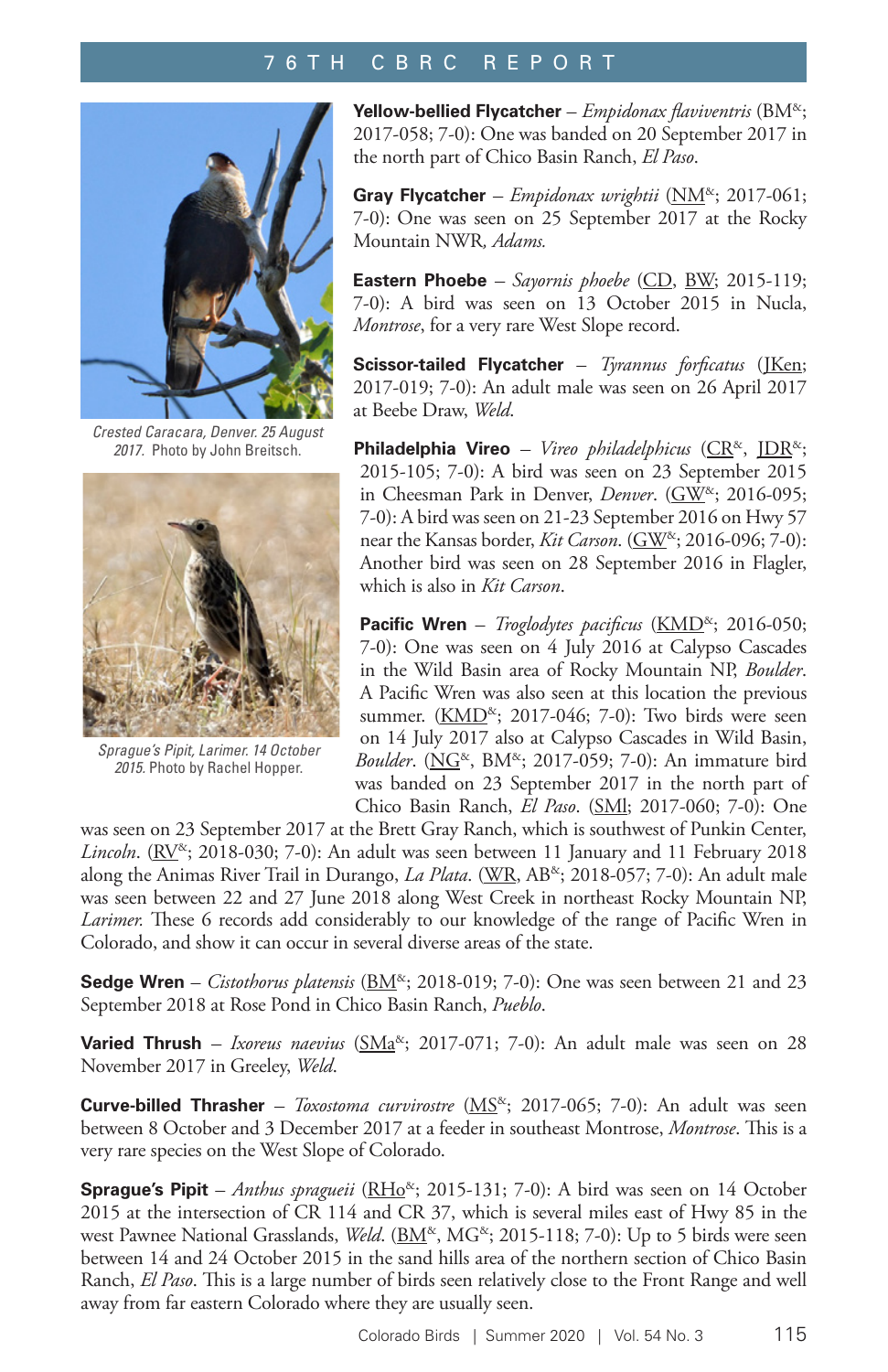**Smith's Longspur** – *Calcarius pictus* (TLe; 2018-013; 6-1): Two birds were seen on 2 November 2018 on County Road 75 north of Hwy 96, *Kiowa*.

**Snow Bunting** – *Plectrophenax nivalis* (BA<sup>&</sup>; 2018-011; 7-0): One was seen on 27 November 2018 at Shadow Mountain Lake, *Grand.* 

**Eastern Towhee** – *Pipilo erythrophthalmus* ( $\overline{NG}^{\&}$ ; 2015-128; 7-0): A female was caught and banded on 24 May 2014 in the north area of Chico Basin Ranch, *El Paso*. (SMl; 2015-113; 6-1): A female was seen on 21 September 2015 at Crow Valley Campground, *Weld*.

Golden-crowned Sparrow - Zonotrichia atricapilla (RHa<sup>&</sup>; 2017-075; 7-0): A winter plumaged individual was seen on 16 December 2017 at a feeder just south of US 285 and a few miles west of C470, Morrison, *Jefferson*.

**Eastern Meadowlark** – *Sturnella magna* (DD<sup>&</sup>, KMD<sup>&</sup>; 2015-022; 7-0): A male was seen between 21 February and 8 March 2015 at the Tamarack Ranch SWA, *Logan*. (SRa, KMD<sup>&</sup>; 2016-040; 7-0): A bird in breeding plumage was seen between 8 and 12 June 2016 at the Rocky Mountain Arsenal NWR, *Adams*. (SM<sup>[&</sup>; 2016-061; 7-0): An immature bird was seen on 27 June 2016 at John Martin Res., *Bent*. (SMl; 2015-113; 7-0): A female was seen on 21 September 2015 at Crow Valley Campground, *Weld*. (SMl; 2017-008; 7-0): One was seen on 5 February 2017 at John Martin Res., *Bent*.

**Scott's Oriole** – *Icterus parisorum* ( $RM^{\alpha}$ ; 2016-041; 7-0): A male in breeding plumage was seen on 10 May 2016 at Brush Hollow Res., *Fremont*.

**Worm-eating Warbler** *– Helmitheros vermivorus* (TLi<sup>&</sup>; 2015-104; 7-0): A bird flew into a window and was killed on 22 September 2015 at a house in Steamboat Springs, *Routt*.

**Golden-winged Warbler** – *Vermivora chrysoptera* (MSM; 2017-049; 7-0): An adult male was seen between 19 and 22 August 2017 on the Yampa River Core Trail in Steamboat Springs, *Routt*.

**Lucy's Warbler** – *Leiothlypis luciae* (SA; 2015-100; 7-0): A male was seen between 24 April and 21 May 2015 along the Animas River in Durango, *La Plata*. ( $DL^{\alpha}$ ; 2015-140; 7-0): Another male was seen between 10 and 12 May 2015 in the Eaton Cemetery, *Weld*. This bird was a complete surprise, as it was a very long way from the only known breeding location in the very southwest of Colorado.

**Mourning Warbler** – *Geothlypis philadelphia* (SMl; 2017-028; 7-0): A male was seen on 21 May 2107 at the Brett Gray Ranch, which is several miles southwest of Punkin Center, *Lincoln*.  $(SM<sup>8</sup>; 2017-029; 7-0)$ : Another differently plumaged male was seen between 21 and 25 May 2017 also at the Brett Gray Ranch, *Lincoln*. This is very unusual to see two Mourning Warblers on the same day at the same location in Colorado.  $(SMI<sup>8</sup>; 2017-035; 7-0)$ : A male was seen on 29 May 2017 at Hale Ponds, which are on the Kansas border east of Bonny Res., *Yuma*.

**Kentucky Warbler** *– Oporornis formosus* (GW&; 2016-092; 7-0): An adult male was seen on 9 September 2016 at the Brett Gray Ranch, which is several miles southwest of Punkin Center, *Lincoln.* 

**Cape May Warbler** – *Setophaga tigrina* ( $B\text{P}^{\&}$ ; 2018-046; 7-0)*:* A female was seen between 7 and 10 May 2018 at the Stulp Farm just south of Lamar, *Prowers.* (BP&; 2018-012; 7-0): One was seen between 17 and 20 November 2018 in Pueblo City Park, *Pueblo.* 

Palm Warbler *– Setophaga palmarum* (MH<sub>O</sub><sup>&</sup>; 2016-101; 7-0): One was seen on 18 November 2016 in northeast Broomfield, *Broomfield*.

**Bay-breasted Warbler** – *Setophaga castanea* (DR; 2017-045; 6-1): A male in breeding plumage was seen on 26 June 2017 in forest several miles southwest of Westcliffe, *Custer*.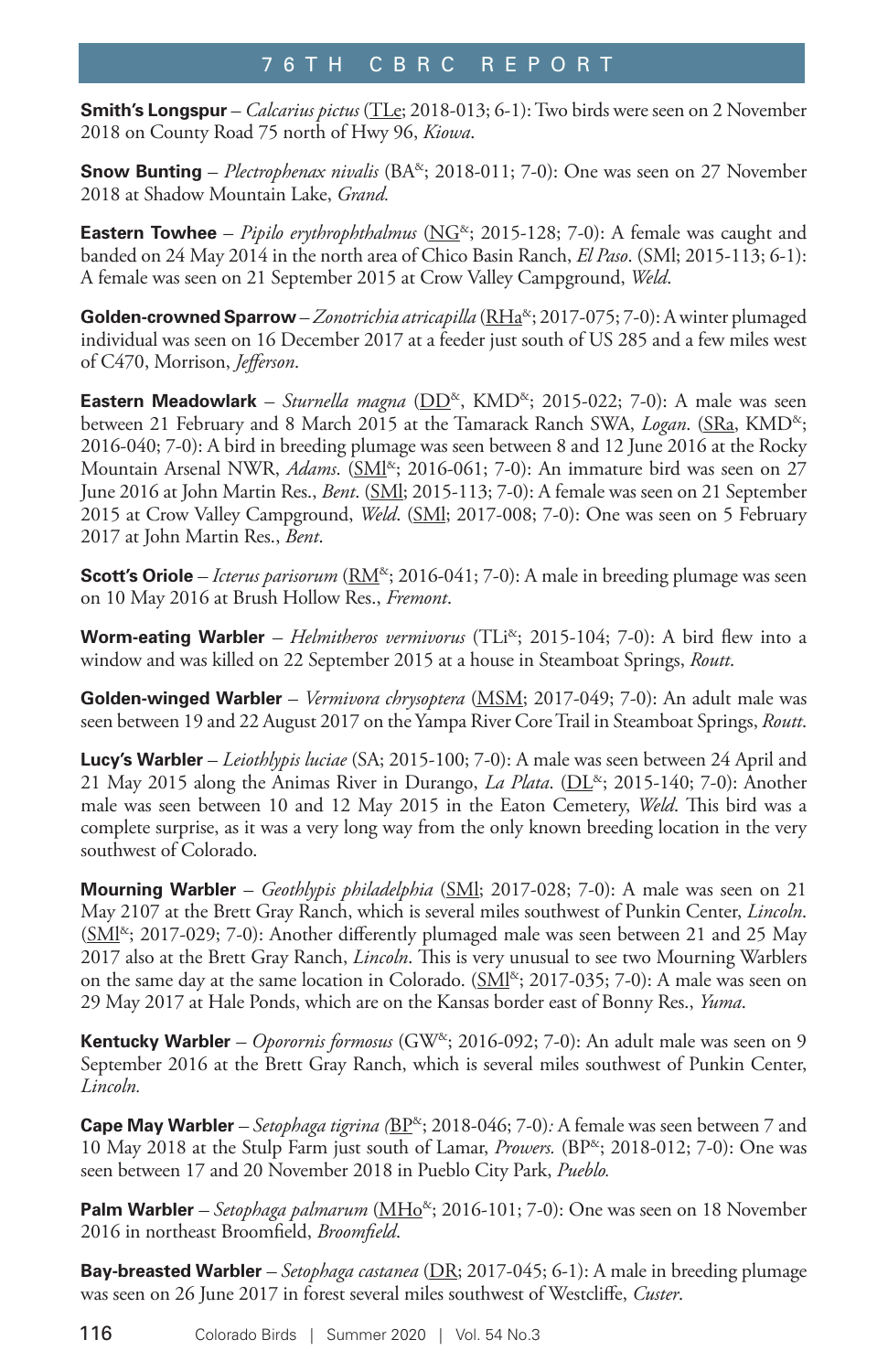**Chestnut-sided Warbler** – Setophaga pensylvanica (BP<sup>&</sup>; 2017-081; 7-0): A winter plumaged bird was seen between 15 November and 16 December 2017 along the Arkansas River below Pueblo Res. dam, *Pueblo*. This species is very rare in Colorado in winter.

**Prairie Warbler** – *Setophaga discolor* (CT<sup>x</sup>; 2017-023; 7-0): An adult female was seen on 7 May 2017 at Flagler Res. SWA, *Kit Carson*. (BP<sup>&</sup>, SRi<sup>&</sup>; 2017-080; 7-0): A female was seen between 5 December 2017 and 18 January 2018 near Pueblo Res. *Pueblo*. This species is very rare in Colorado in winter.

**Canada Warbler** – Wilsonia canadensis (LK<sup>&</sup>; 2016-082; 7-0): An immature male was caught and banded on 8 September 2016 at the north part of Chico Basin Ranch, *El Paso*.

### **RECORDS NOT ACCEPTED**

Many Colorado birders, expert and beginner alike, will sooner or later have a bird report "not accepted" by the CBRC. While some written descriptions may describe a look-alike species or subspecies causing the non-acceptance, more often than not, unaccepted reports simply do not provide enough descriptive details or convincing photographs to provide "without a doubt" evidence to support a record. Or, the key call or song was not heard well or not described well or at all. Even a 5-2 majority vote in favor of a record being accepted does not meet the required 6-1 or 7-0. The bird may well, in fact, refer to the species reported, but the details provided may have been not convincing enough. Do not be insulted. Next time, detail every key identification point you observed (but not a word-for-word field guide description). Separate all of the look-alike species and when appropriate address potential hybrids. When photographing, attempt to get clear shots that show key features/behavior/posture or include a sound recording or a sonogram when possible.

**Inca Dove** *– Columbina inca* (2014-088; 5-2, 3-4): Two birds were seen on 17 May 2012 in Cottonwood Canyon, *Baca*. Several committee members thought that a 3 second view without binoculars was too short to eliminate other possible species.

**Anna's Hummimngbird** *– Calypte anna* (2015-107; 0-7): An adult female was very briefly seen on 18 September 2015 feeding on a bush in a backyard in Fort Collins, *Larimer*. The description says the bird was "of large size," and most committee members thought that Black-chinned Hummingbird, or other possible species, were not adequately eliminated.

**Costa's Hummingbird** *– Calypte costae* (2016-072; 3-4): An adult was seen on 29 May 2016 at Golden Gate Canyon SP, *Gilpin*. The bird is very small in the submitted photos, so most committee members thought other species were not adequately eliminated, and two members thought the bird was the much more expected Calliope Hummingbird.

**Short-eared Owl** *– Asio flammeus* (2016-064; 1-6): One was seen on the nights of 19 and 20 August 2016 sitting on a post in a backyard in Telluride, *San Miguel*. Most committee members thought this was very unlikely behavior for a Short-eared Owl.

**Gyrfalcon** – *Falco rusticolus* (2017-016; 0-7): One was seen on 8 April 2017 in a field in Grand Junction, *Mesa*. The very brief description in this report led several committee members to conclude that other possibilities were not adequately eliminated.

**Brown-crested Flycatcher** – *Myiarchus tyrannulus* (2015-135; 3-4): One was seen on 10 October 2011 in the north part of Chico Basin Ranch, *El Paso*. Several committee members thought that the submitted photographs were not good enough to eliminate other Myiarchus flycatchers, and noted that a recording of the distinctive calls was not available.

**Gray-cheeked Thrush** – *Catharus minimus* (2015-141; 2-5): One was seen on 24 May 2015 in Holyoke, *Phillips*. The upper side of the tail was not observed, so some committee members thought that Hermit Thrush was not adequately eliminated.